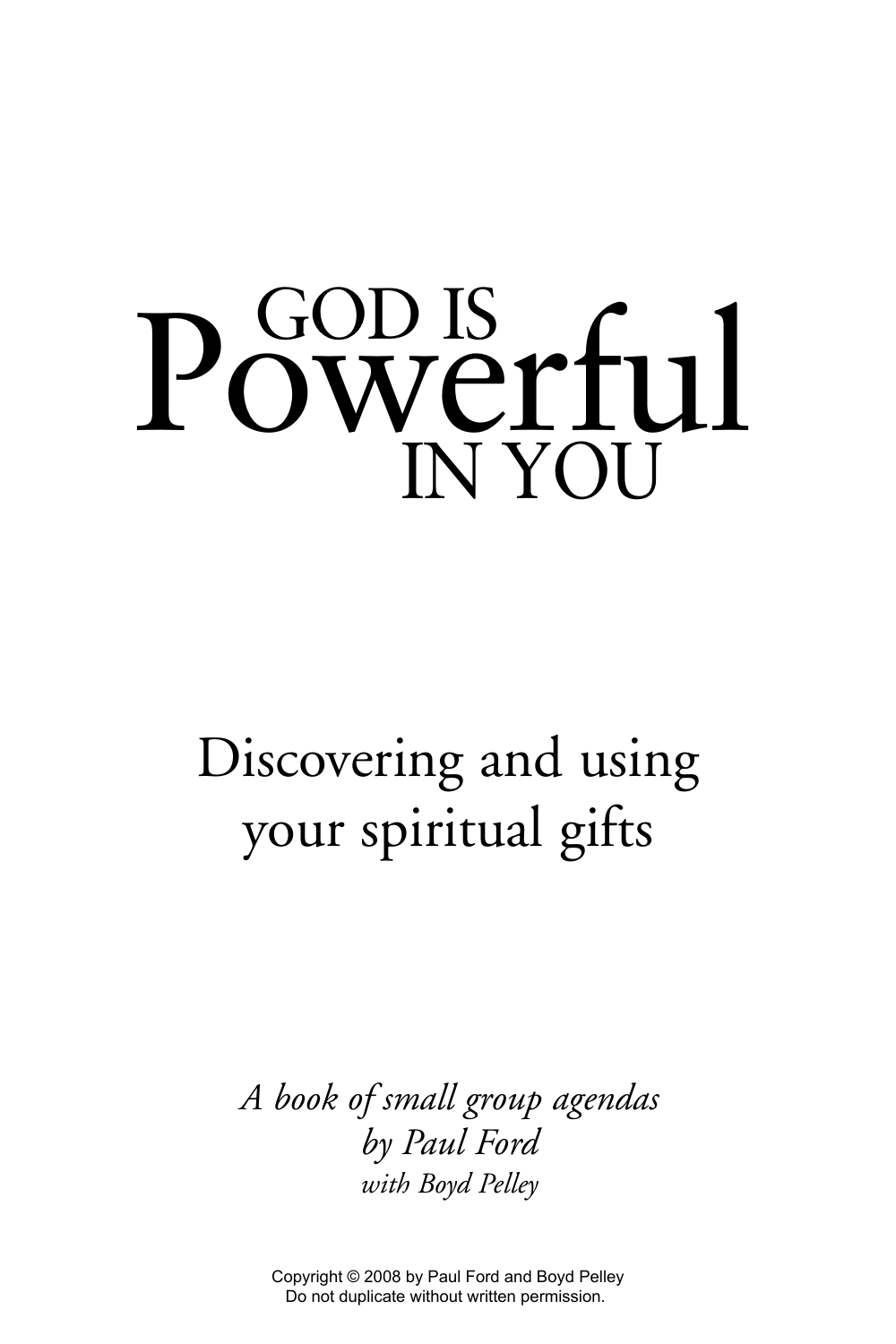Published by Cell Group Resources PO Box 7847 Houston, Texas 77270 USA (713) 884-8893 • Fax (713) 742-5998

Copyright © 2008 by Paul Ford and Boyd Pelley

All rights reserved. No part of this publication may be reproduced, sorted in a retrieval system, or transmitted, in any form by any means, electronic, mechanical, photocopying, recording or otherwise, without the prior written permission of the publisher. Printed in the United States of America.

Cover design by Don Bleyl Edited by Randall Neighbour

International Standard Book Number: 0-97887799-3-4

All scripture quotations, unless otherwise indicated, are from the Holy Bible, New International Version, Copyright © 1973, 1978, 1984 by International Bible Society. Used by permission.

*Do not make illegal copies of this book. But you may ...*

make as many copies as needed from the appendices of this resource, which are designed for duplication. Making copies of any other pages violates copyright laws and is considered theft. Call 800-735-5865 to buy this agenda book in quantity at a substantial savings off the retail price.

Cell Group Resources is a book-publishing division of TOUCH Outreach Ministries, Inc., a resource, training, and consulting ministry for churches with a vision for holistic small groups.

Find us on the web at: www.touchusa.org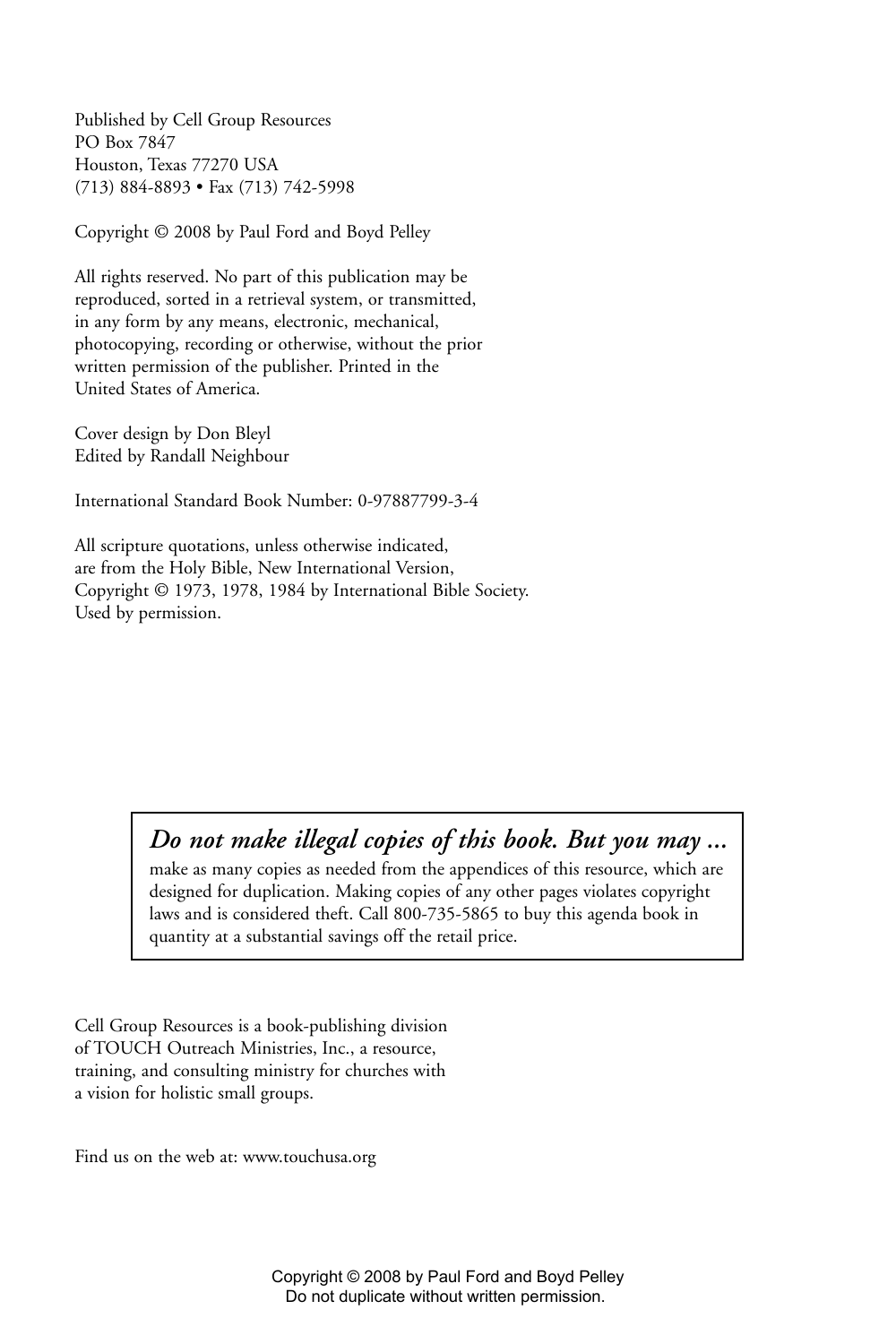# **Table of Contents**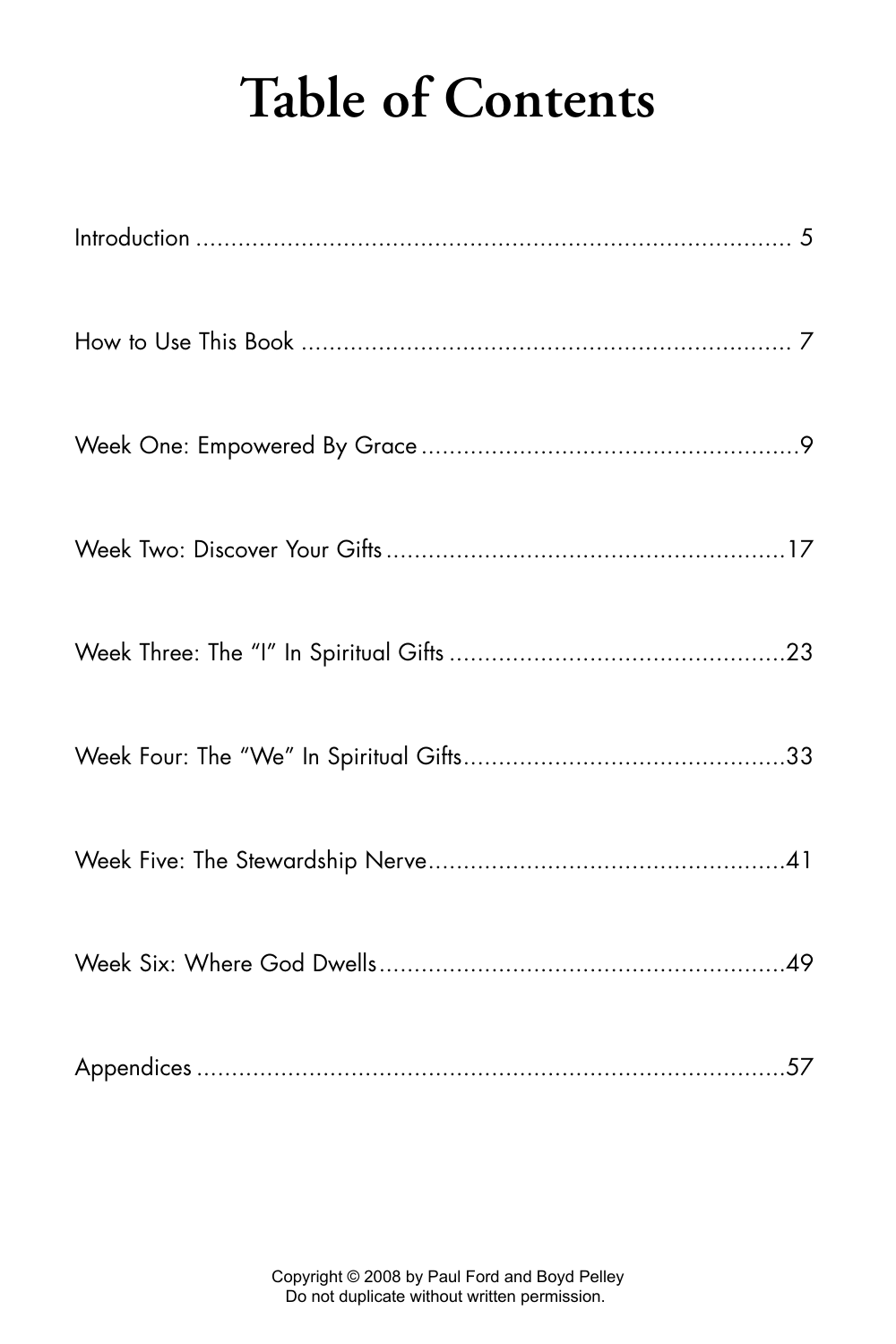### **Introduction**

For twenty years I have been mobilizing Christians to use their spiritual gifts, watching the Holy Spirit thrust thousands of believers into life-changing ministry. But a funny thing happened on the way to releasing the Body of Christ to be the body . . . each player to use his or her own God-designed spiritual gifts. God gave me a fresh, innovative way to talk about these amazing grace gifts.

I have the privilege of training Christians in four regions of the world. One area of my work is in Central Asia, formerly the southern part of the Soviet Union. I went to the country of Kazakhstan in that region for the first time in 1997. While talking about spiritual gifts, I suddenly discovered that the Kazaks have 20 words for sheep but not one word for the concept of "supernatural." Unbelievable!

I had to figure out a way – and quickly – to explain the nature of spiritual gifts to the Kazakhs without using my normal words. Here is the idea that came to me: "Spiritual gifts are where God is powerful in you!" While saying the words, I moved my arms in an upward and forward motion, beginning from my stomach and moving out my chest. That is, spiritual gifts are when God's power rises up within you and moves dynamically outward! The Spirit of God, when He knows we will not figure out the important biblical concepts on our own, usually brings them to mind in dramatic but often simple ways. That is what happened to me halfway around the world from my home that day, even as I was powerfully using my own gifts!

This concept has truly revolutionized the way that I talk about spiritual gifts. It is not where you are good at something but rather where you are powerful in the Spirit. It is not your natural skills or strength but rather the dynamic power of God at work, first inside and then outward from you to others.

Let's take a deeper look at this new notion of God's power working in us through our spiritual gifts.

- Paul Ford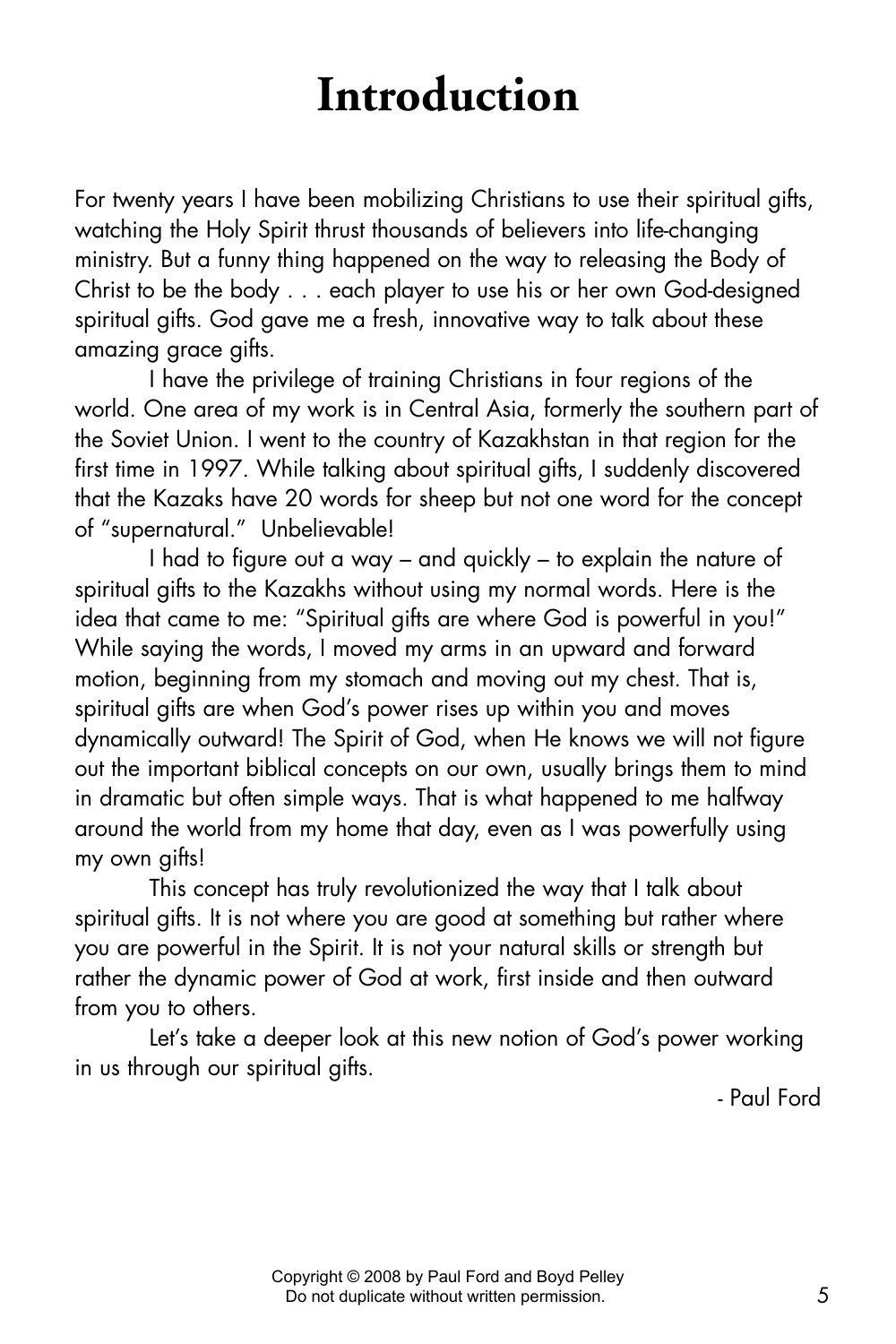Paul and I first met in the early 1990's while he was still working on his doctorate from Fuller Seminary. We were both discipleship pastors at local churches and hit it off from our first lunch together. His ideas have so influenced me that I've actually claimed them as my own. One day I was sharing with him a new, revolutionary idea I had only to realize I had heard it from him to start with. We had a great laugh together. Such is the nature of friendships and mentoring.

Through the years, the Lord led Paul to extend his sphere of influence across the globe, but we've maintained our friendship and I've continued interacting with his latest learnings all along the way. In my ministry on Church staff for over 18 years and even in the development of Churchteams, I've sought to live out the principles of equipping and releasing people. In fact, these were the ideas that fueled the earliest vision of developing a web-based tool to enhance disciple making and team building, which is now Churchteams.

One evening after a small group conference, Randall Neighbour and I were enjoying a meal and talking about what was up with TOUCH Publications. He mentioned a writing project that he needed someone to come alongside to work with the author. He didn't even know of Paul's influence in my life! I was amazed at how God orchestrated such a conversation. I wrote curriculum for years because of my role on church staff. Since I felt like I could almost finish Paul's sentences, this was a great fit for me.

I loved working with Paul on this project. It has been a great privilege to call him friend and to find occasional places that I can come alongside to use who I am to serve him and by God's grace the Kingdom. It's wonderful to find where you are powerful through Christ. I pray these agendas will help you and your group find God's power through you as well.

- Boyd Pelley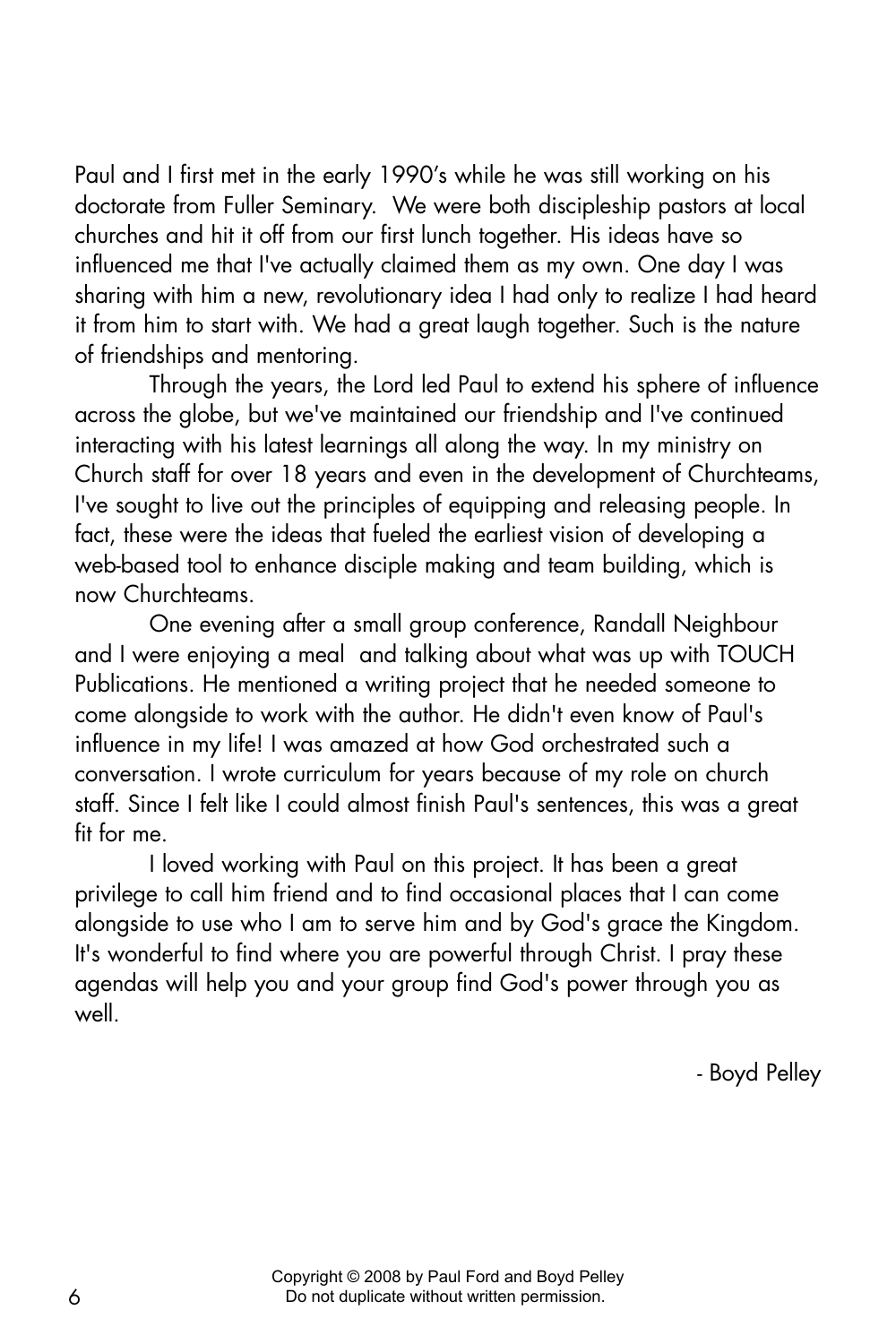# **How to Use This Book**

#### **Devotionals**

Each agenda begins with a personal devotional for you, the small group leader. The best way to use this devotional is to meditate on it each day between your meetings. For example, if your group meets on Thursday evenings, use the next week's devotional to begin your daily time with God on Friday morning, meditating on the scripture each day until the next Thursday. Ask God how the truths discovered in the scripture and devotional should shape how you facilitate the meeting and work with your group members one-on-one.

#### **This Week**

The devotional is followed by a brief overview of the agenda, goals for the meeting, and instructions. Reading this insures your small group will understand the point of the agenda and you'll be prepared.

#### **Agendas**

The agendas are organized around four W's, which are *Welcome, Worship, Word, and Witness*. These four areas are designed to help your group experience Christ's presence, embrace His power, and understand His purposes for your lives to the point of practical application.

- Welcome: An opening question to get your group members involved in the weekly meeting.
- Worship: Practical ways for your group to enter into Christ's presence.
- Word: Applying God's Word to your everyday lives that results in memberto-member ministry in and out of your meetings.
- Witness: "Putting feet" on what you've discussed so your group can live out Christ's purposes for your lives.

In some agendas in this series, you'll notice the order is not as it appears above. This has been done to keep it interesting for your group and set an important tone.

#### **Leader's Notes and Tip Boxes**

We've included helpful tip boxes and author's notes under many of the discussion questions to help you understand their meaning. Read through the agenda a few times in the days before your meeting to grasp the direction and outcome of each agenda. *Use the notes and tips to prepare, but don't read them aloud during your meeting.* They have been placed within the agenda to help you become a better facilitator.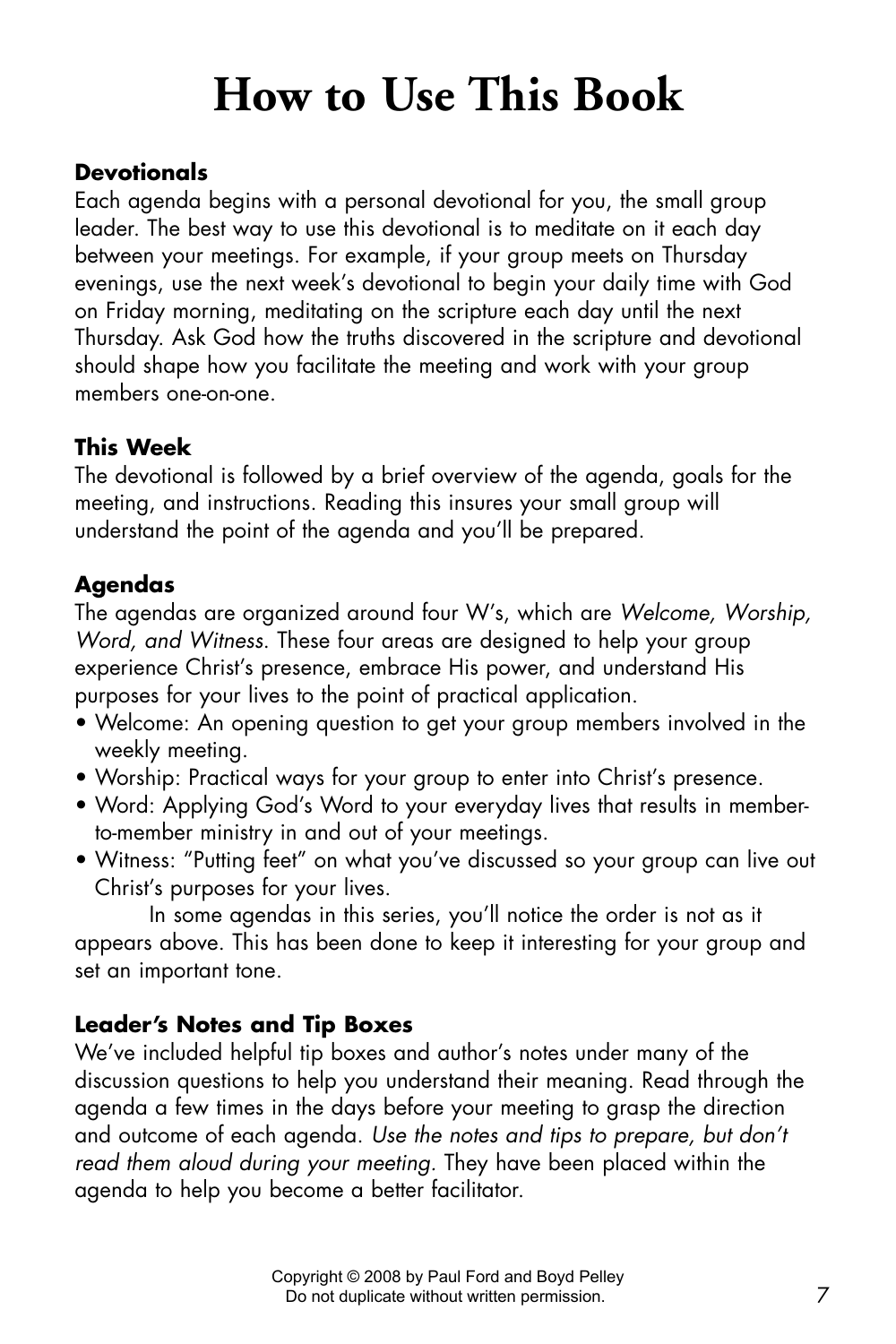#### **Questions in the Word section**

Each numbered question in this section of the agenda has been written so you can simply read it to your group. To increase involvement, write the questions on individual slips of paper and distribute them to various members of your group to read aloud in smaller groups. If you feel these questions should be rephrased to better fit your group or make the meeting more powerful, go for it!

Unless otherwise instructed, keep the last questions in each agenda for yourself as the main facilitator. These are ministry questions that usually require follow up.

#### **Between-the-Meetings Options**

Because healthy small group life is more than a once-a-week meeting, it will be important for you to look over these ideas, possibly share them with your group, and then determine which option or options will help your group grow.

If you find implementation to be especially challenging, remember these practical things are what make small group life so powerful and different from other kinds of groups you may have led before. Work as hard at your between-the-meetings activities as you do preparing for your weekly meeting and you'll see growth in yourself and your group.

#### **Scripture Memory Verses**

Each agenda ends with a scripture verse, which we highly recommend your group members memorize. There's nothing like scripture memory to keep your mind on glorifying God! Feel free to copy this verse and pass it out to everyone as your members walk out the door after each meeting. To make it fun, offer a small prize (a candy bar, etc.) for the first person who can recite the verse to you when you next meet. When you celebrate scripture memory, everyone will join in.

At the back of this book you'll find an appendix with each week's scripture verse on a time-saving, easy-to-duplicate page. This is one area of small group life that you can easily delegate. Ask a member to duplicate the scripture verses and distribute them for you for the next six weeks as the meetings conclude.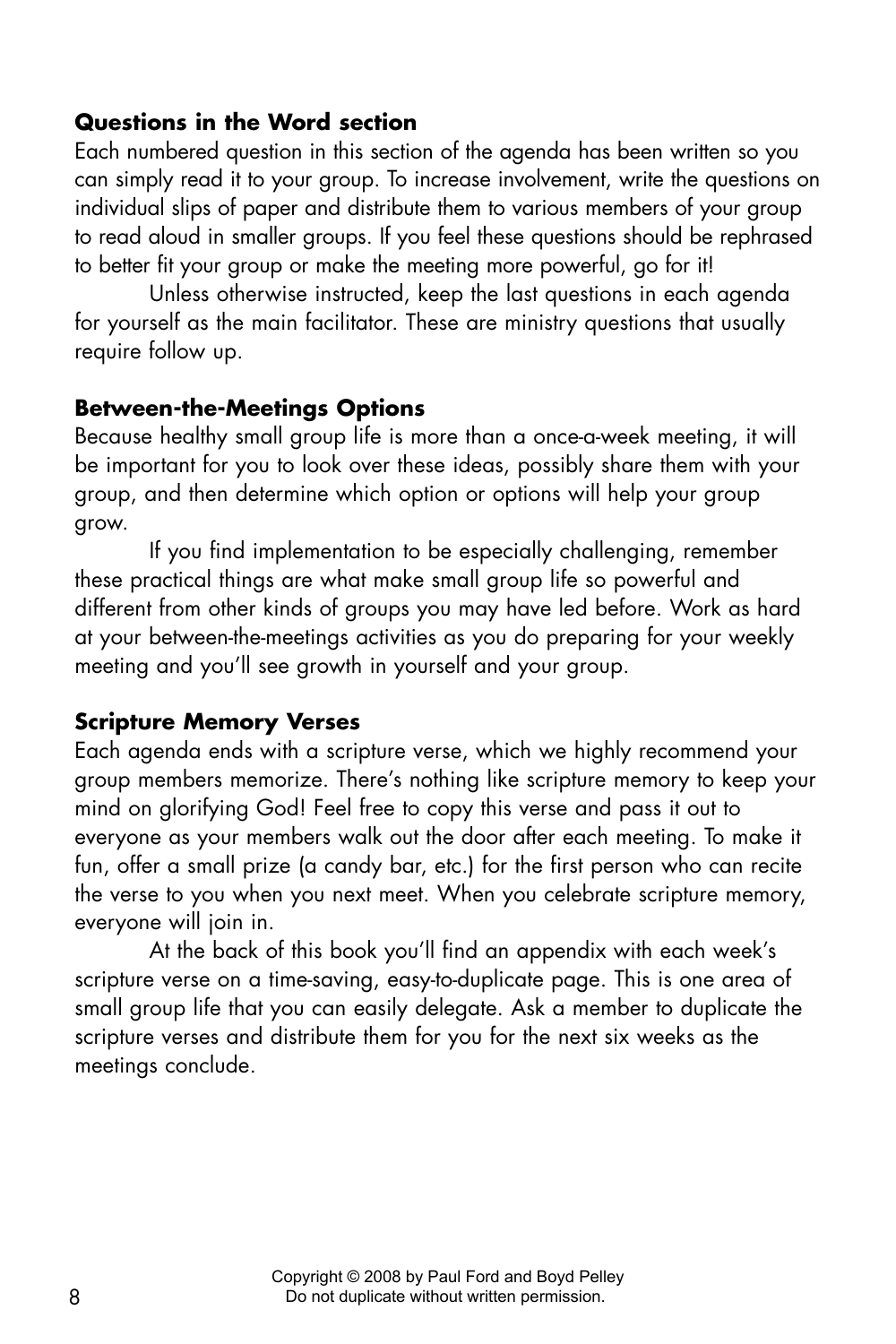### **Your Devotional**

*So when they met together, they asked him, "Lord, are you at this time going to restore the kingdom to Israel?" He said to them: "It is not for you to know the times or dates the Father has set by his own authority. But you will receive power when the Holy Spirit comes on you; and you will be my witnesses in Jerusalem, and in all Judea and Samaria, and to the ends of the earth." (Acts 1:6-8)*

How do you think the disciples felt at this point in the gospel story? What would prompt such a question? They had lived with and learned from Jesus. They watched him die. They saw him risen like he said. But they were Jews living under Roman oppression. They knew about kingdoms and power. They were expecting a messiah to come with power to restore Israel's dignity.

God's plan was not for Jesus to become a politician to reinstitute the kingdom of Israel. After all, kingdoms come and go. Nor was his plan to provide contentment and personal comfort. Economies rise and fall. God's plan was for people of every type and time to know Jesus. Oppression, comfort and many other things present obstacles. God knows this and has a plan to get it done. His plan still involves power. But it's power of a different kind. It's the power of God's grace through the Holy Spirit taking on skin.

How about you? Concerning politics and power, do you tend to be indifferent, interested or involved? What about grace and power? Be honest. Which of those three responses best describes you? Why? What would life be like if you became the Holy Spirit's conduit for grace?

As you take your group on a new journey to discover your spiritual gifts, you will certainly find a completely new paradigm for ministry just like the disciples. To prepare your own heart and mind for what you'll experience over the course of the next six weeks, invite God to work through you powerfully in whatever way he chooses. Set your preconceived notions and expectations aside with any desire to be comfortable.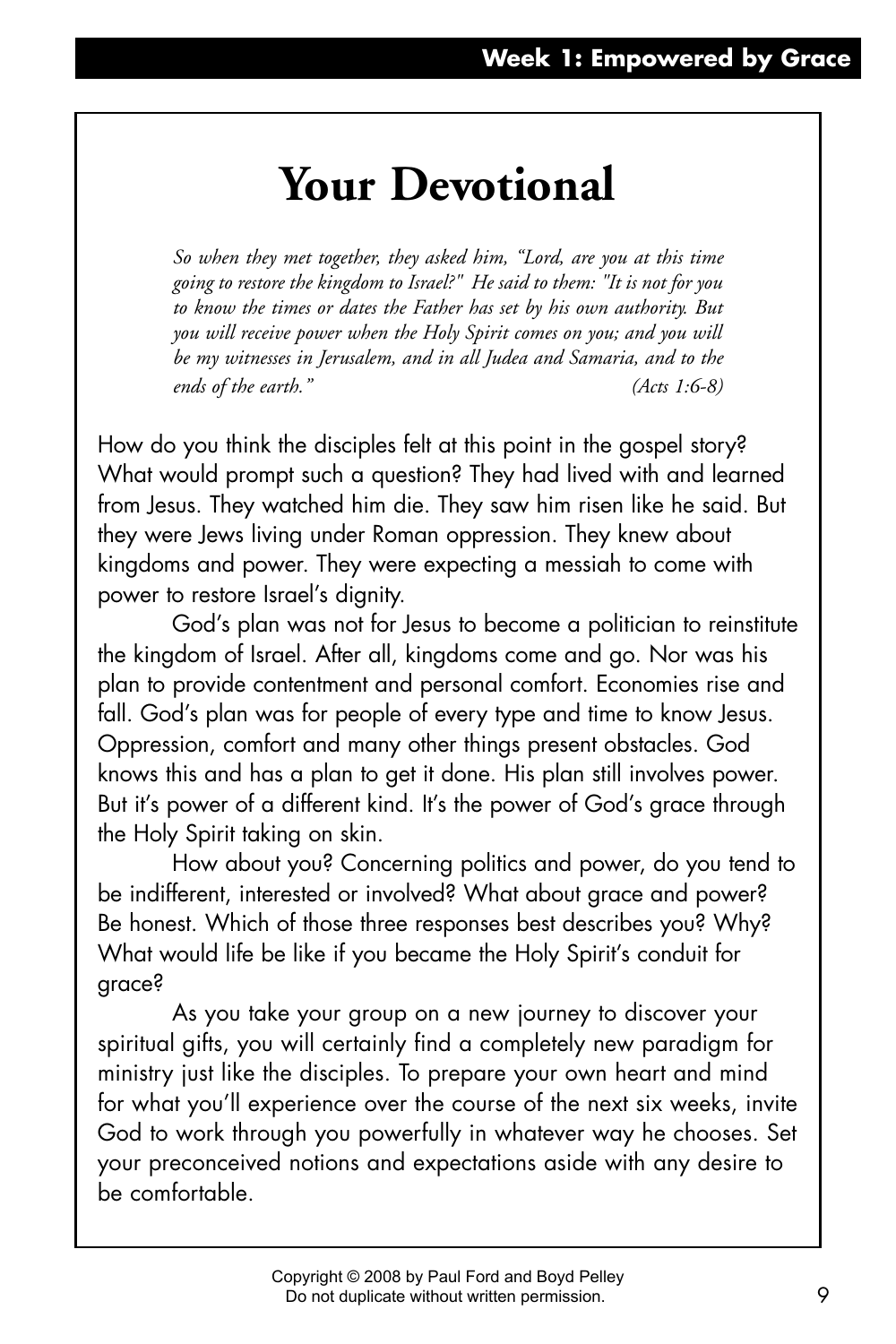# **This Week**

#### **The Objective**

This agenda is designed to help members of your group:

- 1. Understand the Biblical background for spiritual gifts as power that comes from the grace they received at salvation.
- 2. Increase their curiosity about how God has empowered them.

#### **The Point**

Spiritual gifts are not just natural talents or abilities. Spiritual gifts are God's saving grace working itself out in your life in a supernaturally empowered way.

This makes a huge difference in how you develop and use who God has already made you to be. For some, this will mean moving out of your "comfort" zone into the Holy Spirit's "power" zone. For others, this will lead to a new excitement knowing that God has prepared you to minister powerfully by the Holy Spirit.

#### **Preparation**

- 1. Ask your worship leader to find a CD, DVD, or provide the words to "Shout to the Lord" for your time of worship this week.
- 2. Make copies of Appendix A: Ministry Time Questions (found following week 6). You'll need one set of questions per person. Be sure to leave the back blank for prayer requests.
- 3. Make copies of Appendix B for each member of your group (each member should have one copy of page 1 and three copies of page 2). If your copier has a magification feature, increasing the size of these pages will ease completion and give people more room to comment.
- 3. Go over the between-the-meeting options and collect necessary materials based on the recommendations you are going to make.
- 4. If your meeting starts late or you anticipate the agenda might be too long, skip the section of questions on Philippians 2:12-13.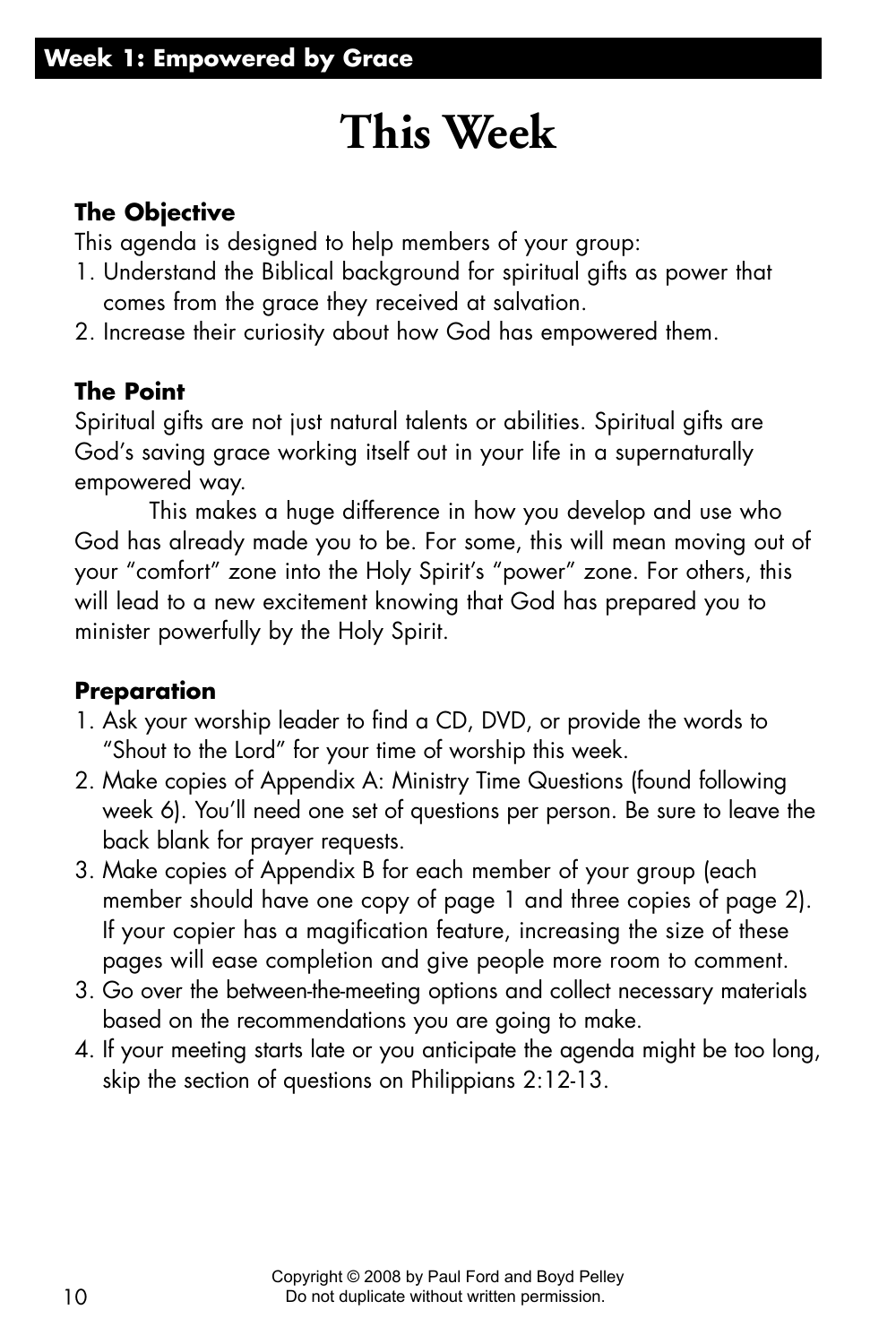# **The Agenda**

#### **Welcome**

Icebreaker Questions: (Go around the room twice)

- 1. What is the most powerful gift you ever received? What makes it powerful?
- 2. In one or two sentences, what have you heard about spiritual gifts?

#### **Worship**

Sing "Shout To The Lord" or some other song that has power or majesty as a theme. Use a CD, DVD, or invite someone to accompany with a guitar. When you are finished singing, encourage members to spontaneously speak out phrases as prayers to God describing His power. Close in prayer.

Before you conclude worship this week, the worship leader should the group this question:

How do you know when you have really worshipped God? Describe what that's like.

The point here is to think through together the nature of God's power as we all see it in worship. There's an internal sense of community with God and each other that stirs the emotions as well as the mind to know that we have been in God's presence.

#### **Word**

Ask someone to read Ephesians 2:8-10:

*For it is by grace you have been saved, through faith—and this not from yourselves, it is the gift of God— not by works, so that no one can boast. For we are God's workmanship, created in Christ Jesus to do good works, which God prepared in advance for us to do.*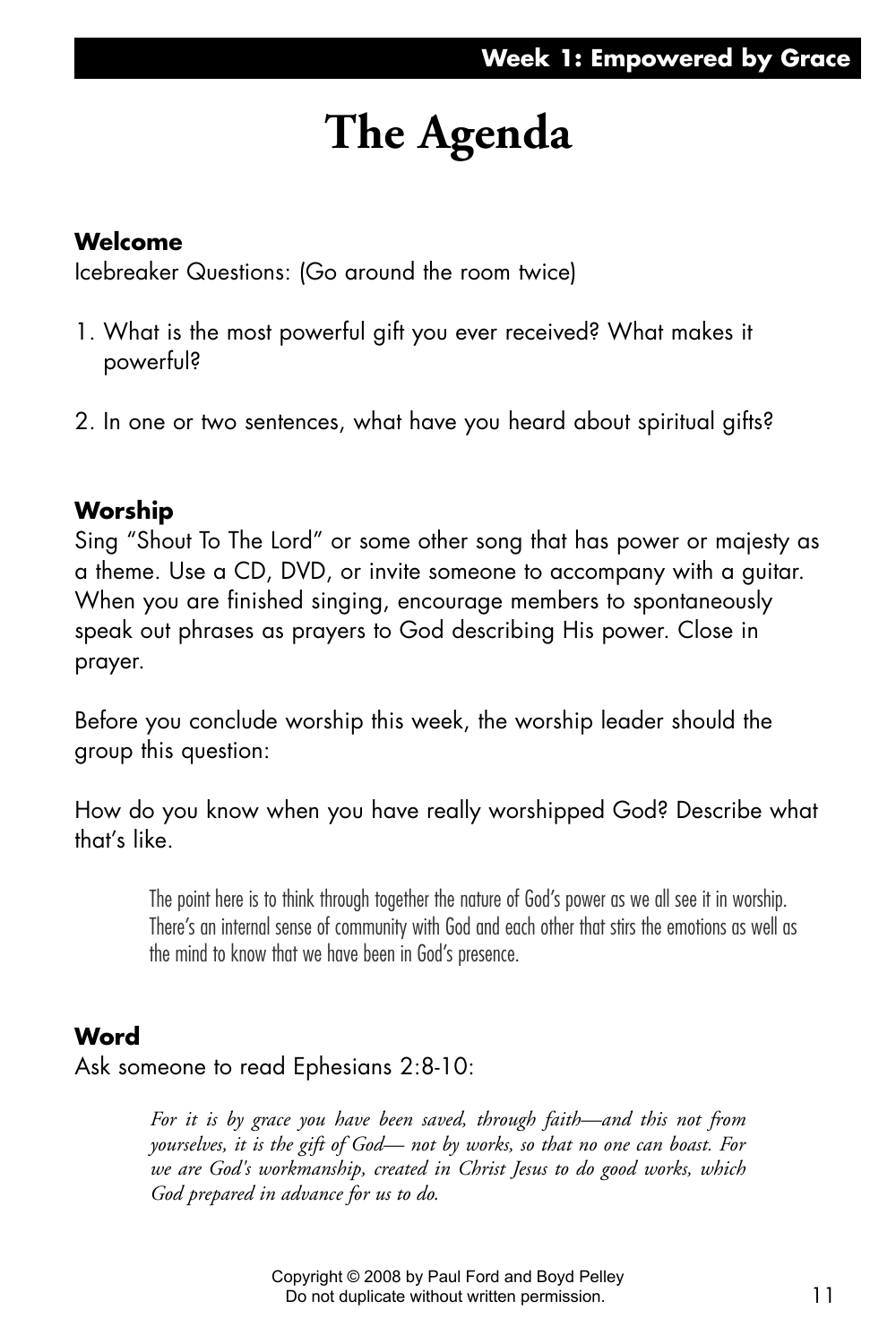#### **Week 1: Empowered by Grace**

1. Salvation (a right relationship with God) comes by grace as a gift from God we simply receive by faith. What were the sticking points for you to understand and then receive grace?

This is a great opportunity to hear someone's testimony about coming to Christ or to share yours. Be as specific as possible in sharing the challenges you faced in coming to Christ. This will help people identify with you. Don't be long-winded, however, you'll lose everyone.

2. We work to earn wages, not gifts. Yet, the last part of this passage talks about us being created to do good works. How do the two work together?

Works are the result, outpouring or overflow of grace. Grace empowers the works or purpose for which God created us.

#### Ask a different person to read Philippians 2:12-13:

*Therefore, my dear friends, as you have always obeyed—not only in my presence, but now much more in my absence—continue to work out your salvation with fear and trembling, for it is God who works in you to will and to act according to his good purpose.*

3. If works are an expression of grace, what does "work out your salvation" mean?

#### **Tip**

*Many of the discussion questions this week don't require multiple answers. If the members agree with the first answer, move on to the next question. Focus your time on the ministry questions.*

It means to put skin on God's grace in your

life. Learn about and master the use of the grace gifts God has given you.

#### 4. What does "fear and trembling" imply?

Power. A sense of authority and accountability, not wanting to do anything to offend God. Another interpretive phrase is "awe and reverence." The bottom line is that there's no reason for a Christian to work out his salvation with others if he has little desire to please his Creator.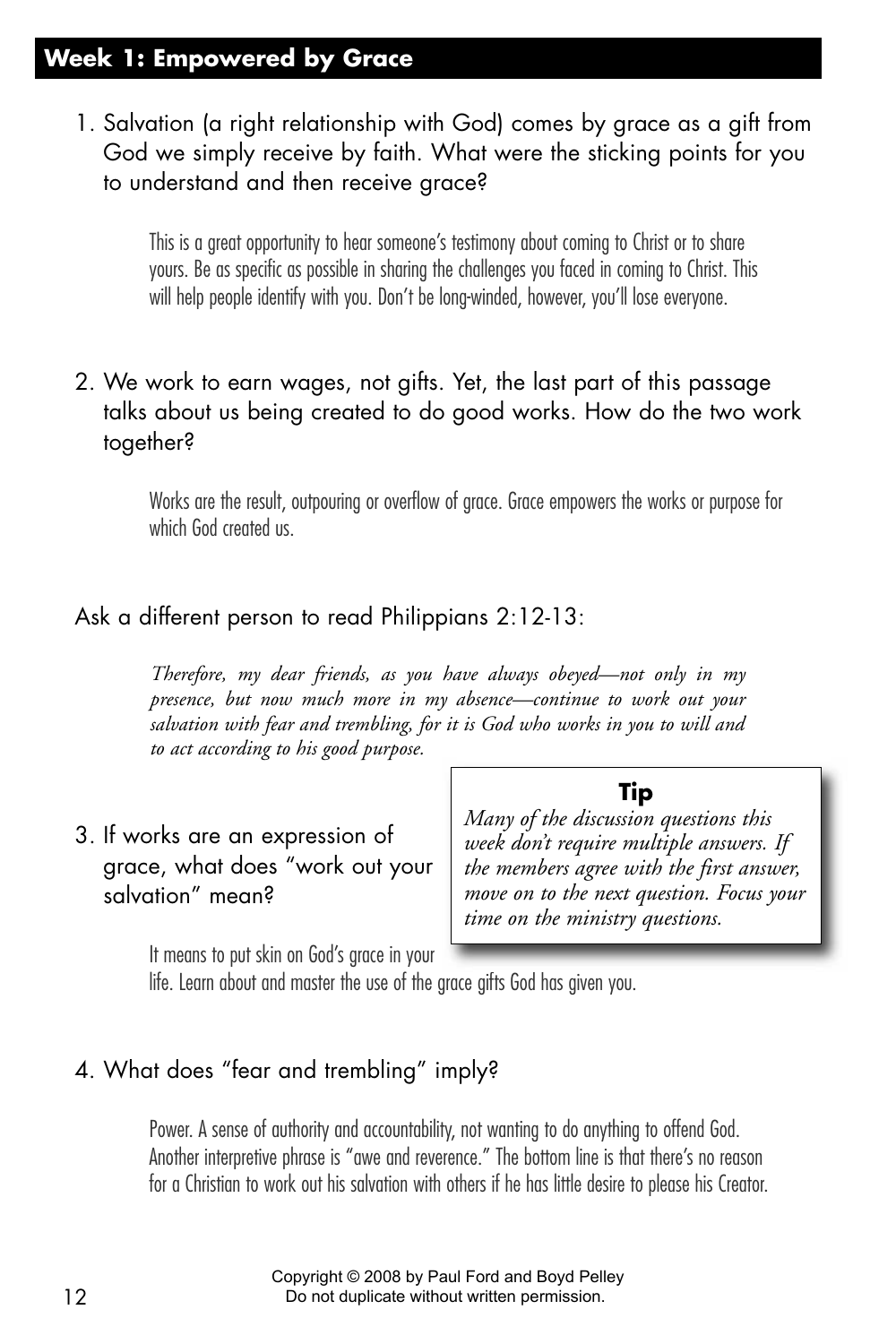- 5. Have you ever had a sense of fear and trembling in using the gifts God has given you? If so, what was that like?
- 6. From the verse, who is working in you? Why? What difference does it make to know God is orchestrating all this?

Now, let's look at how Paul saw this working in his own life. Read Ephesians 3:7,8 to your group:

> *I became a servant of this gospel by the gift of God's grace given me through the working of his power. Although I am less than the least of all God's people, this grace was given me: to preach to the Gentiles the unsearchable riches of Christ.*

7. Look over this passage closely, what were the results of God's power in Paul's life?

He was given grace. He became a servant of the gospel. He was sent to preach to the Gentiles.

- 8. How have you seen God work powerfully in the lives of others in this group or elsewhere?
- 9. What do you think the "working of God's power" feels like?

#### *Your Ministry Time*

Consider discussing these in triads so that everyone gets a chance to talk them through. Pass out copies of the questions below, found in Appendix A.

10. How does this idea of God's power at work in your life differ from what you've heard or thought about spiritual gifts in the past? How does it make you feel to know God wants to work powerfully through you?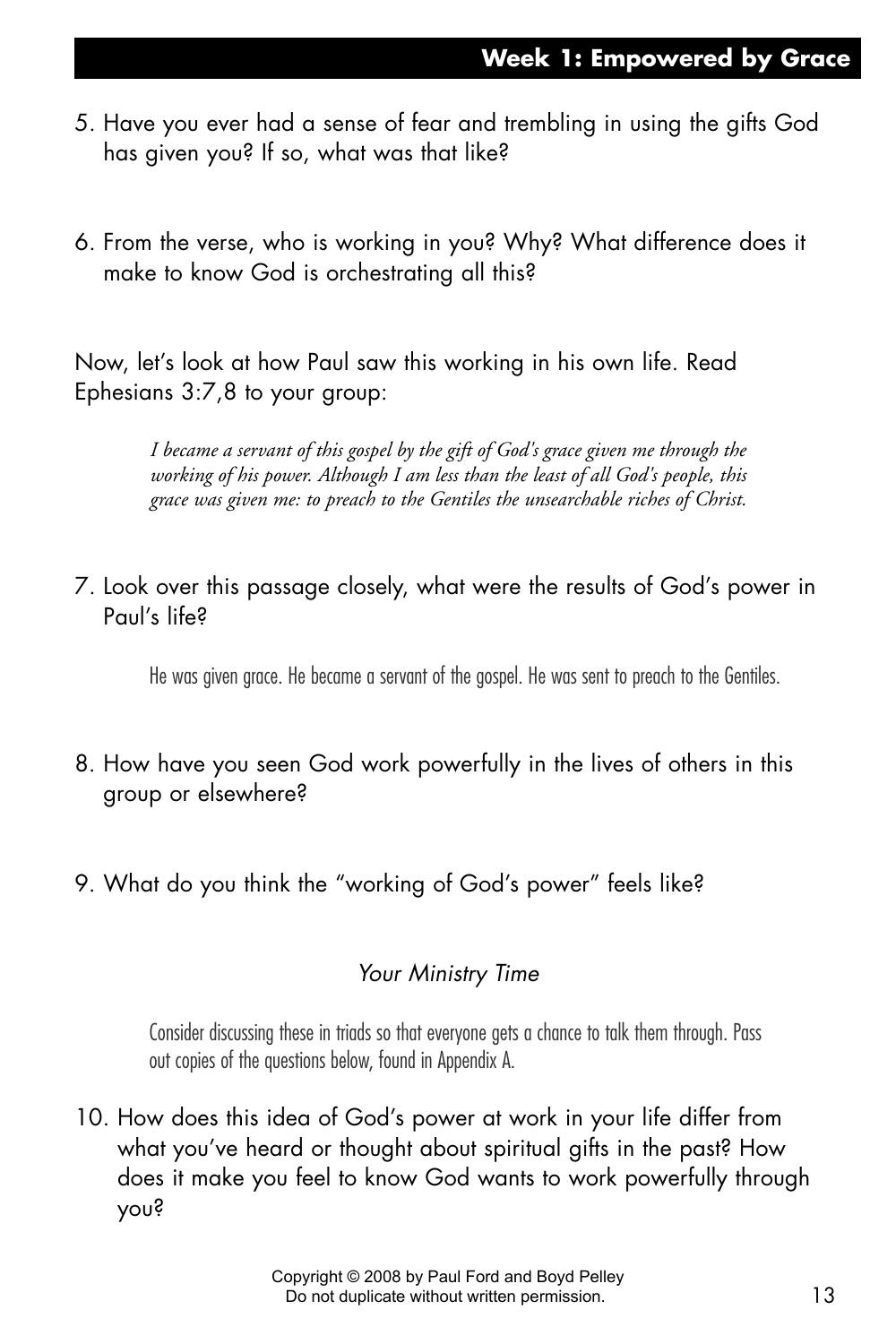#### **Week 1: Empowered by Grace**

- 11. Paul struggled to use his spiritual gifts. It's not easy to be available to be used by God powerfully. What are you struggling with that keeps you from being used by God more powerfully?
- 12. Spend a few minutes praying for each other. Ask for permission to lay your hands on the person's shoulder while you are praying. Share and pray for any personal needs as well. (i.e. not prayer requests for friends, relatives, co-workers, etc.)

#### **Witness**

- 1. If God is powerful through us, He wants to extend His grace through us to our friends and family members who don't yet know Christ. Share with the group one or two people that for whom you would like to be a conduit of God's grace.
- 2. Share one thing from the scripture or our discussion that you found valuable.

Be sure to let people have time to think through their responses. A couple of minutes of silence and reflection is okay. It is fine to allow members to pass if nothing comes to mind. This may be a whole new way to think about being used by God.

Distribute the copies from Appendix B to each member of your group. Ask everyone to write their name at the bottom of page 2 on all three sheets and give them to three different members in your group to complete and bring to the meeting next week.

#### **Between-the-Meetings Options**

The essence of discipleship is learning by doing. Read these options aloud to your members and let the group choose two.

Option #1

Pick a word or phrase from this week's scripture verse. Ask a friend who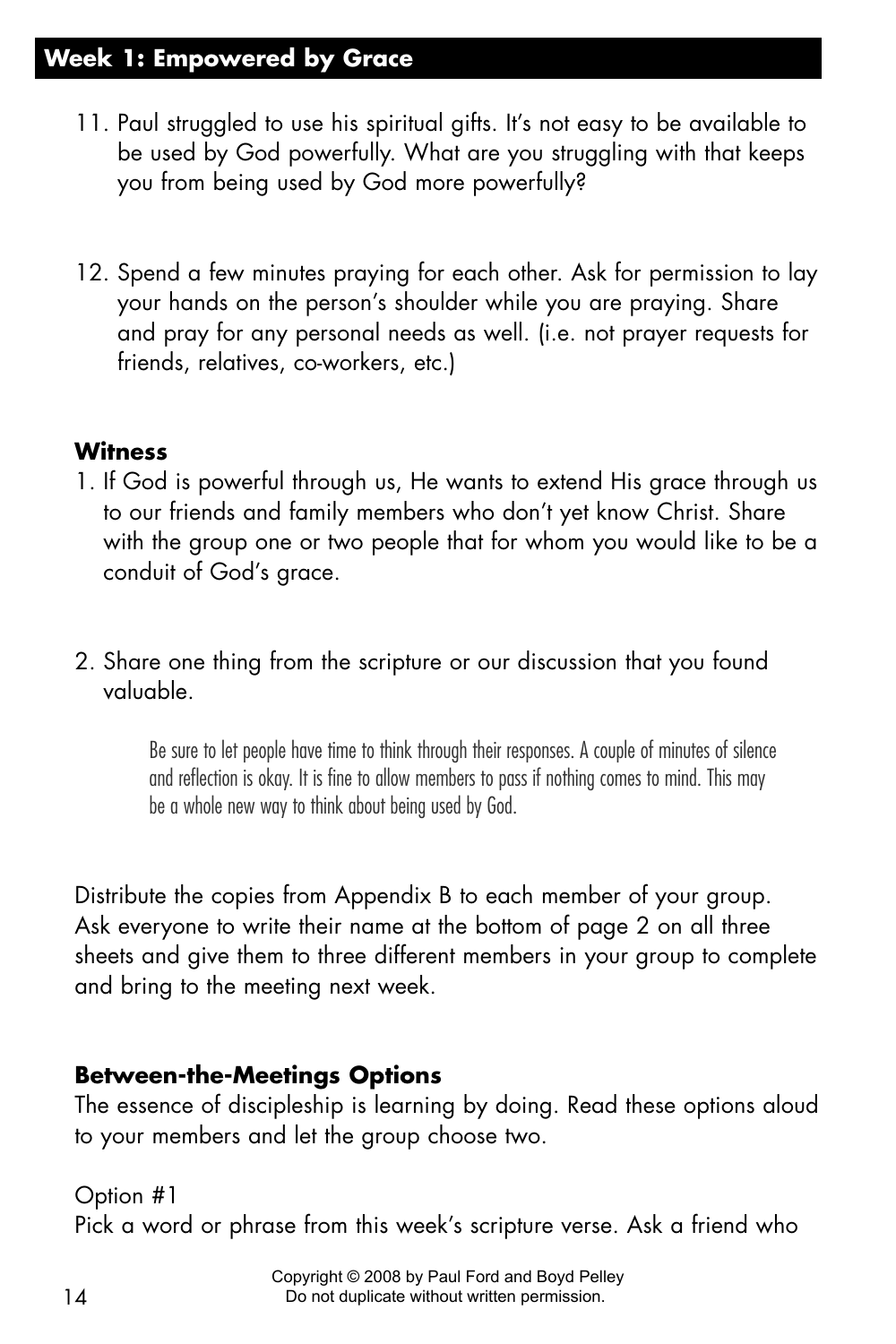doesn't know Christ how they would interpret it. (Tell the person it's a homework assignment if doing this makes you feel uncomfortable.)

#### Option#2

Copy "Appendix C: Gift Card" onto card stock. Hand out these cards and ask everyone to display them in a prominent place like a bathroom mirror or car dashboard. Pray over these gifts each day as a way to become familiar with them for the next few weeks. Then select the 3 to 5 gifts that you think you might have.

#### Option #3

Decide to use Appendix D: *Listening to God Day by Day* or use your regular journal to record thoughts and prayers each day this week using one of the passages of scripture used in this study.

#### Option #4

Watch a news program this week. Come to the group next week prepared to share a story of a powerful newsmaker of the week and what made that story powerful.

#### Option #5

For more insight into the implications of God's power at work in your life, read chapter one of "Knocking Over The Leadership Ladder" by Paul Ford. (Information about this title can be found at the back of this book.)

#### Option #6

Invest time in personal Bible Study this week looking at these passages of scripture: Exodus 9:10-16, Judges 3:9-11, 6:12-16, Numbers 11:25-26, Psalm 68:28, Ephesians 4:1-8, Colossians 1:24-28. Note your thoughts about God's power at work through people in each of these passages and share it with the group next week.

#### **Scripture for the Week**

*For it is by grace you have been saved, through faith—and this not from yourselves, it is the gift of God— not by works, so that no one can boast. For we are God's workmanship, created in Christ Jesus to do good works, which God prepared in advance for us to do. (Ephesians 2:8-10)*

> Copyright © 2008 by Paul Ford and Boyd Pelley Do not duplicate without written permission.